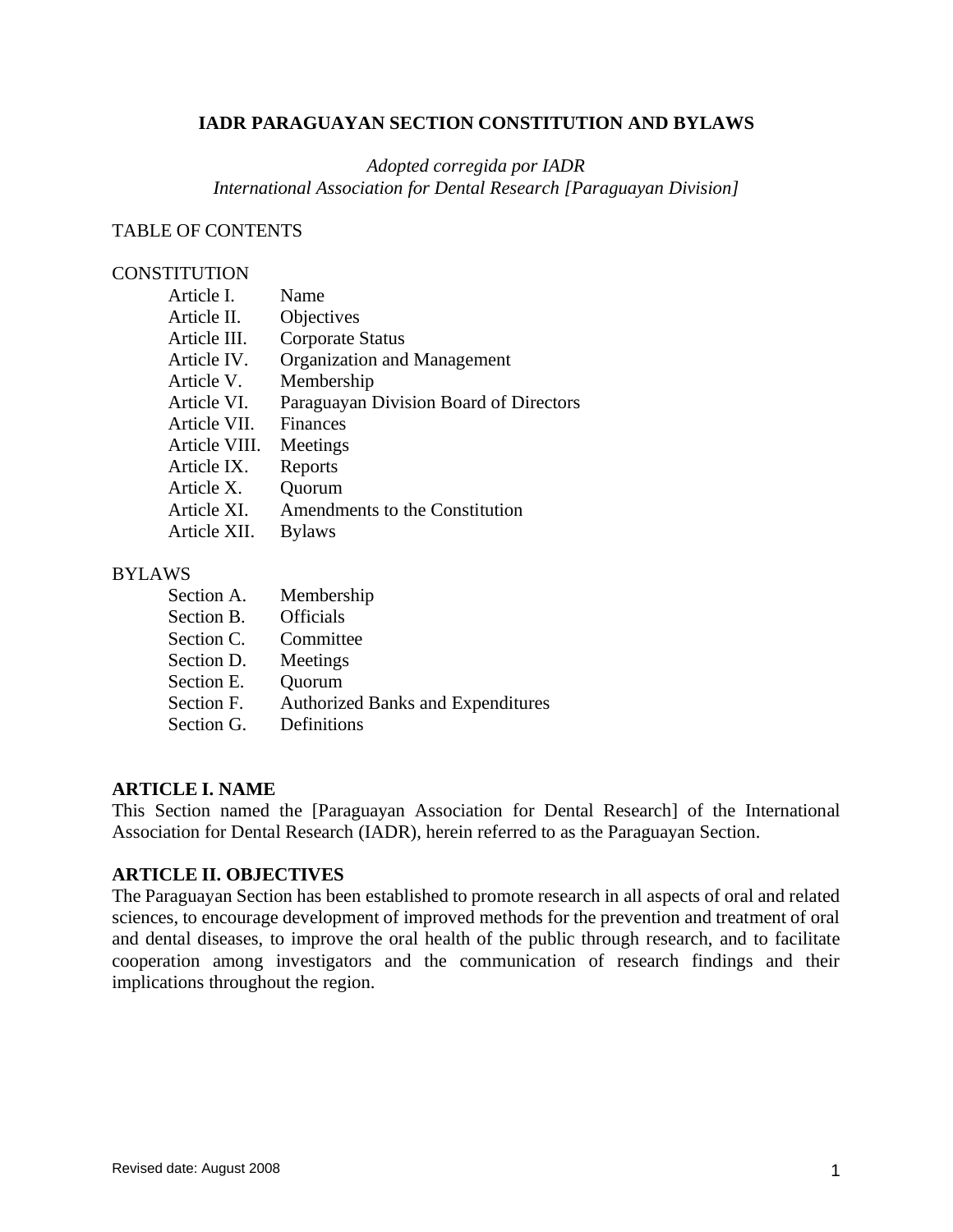### **ARTICLE III. CORPORATE STATUS**

The Paraguayan Section is a subsidiary of the International Association for Dental Research, a non-profit corporation organized under the laws of the Commonwealth of Virginia, United States of America. If the Region shall be dissolved at any time, no part of its funds or property shall be distributed to its members; but, after payment of all indebtedness, its surplus funds shall be distributed by the IADR in a manner consistent with Article II.

### **ARTICLE IV. ORGANIZATION and MANAGEMENT**

The IADR Global Board of Directors, with the approval of the IADR Council, shall define the IADR Divisions and IADR non-Divisional Sections. The affairs of the Paraguayan Section shall be managed in conformity with the Constitution and Bylaws of the IADR.

### **ARTICLE V. MEMBERSHIP**

### **Section 1. ELIGIBILITY**

**(A) INDIVIDUAL MEMBERSHIP**. Any individual, without any considerations of color, caste, race, religion, age, gender, national or ethnic origin, or disability, who is interested in Dental Science and Dental Research, shall be eligible for membership in this Paraguayan Section, as set forth in the Bylaws.

**(B) INSTITUTIONAL MEMBERSHIP**. Any educational institution, research institution or center, government agency, or industry engaged in dental or dentally related research shall be eligible for membership in a Division and/or in an at-large Institutional Section, subject to the eligibility requirements and approval of the Section or the Association and the limitations of Article IV.

### **Section 2. SUSPENSION OR TERMINATION.**

**(A)** Membership may be terminated automatically by a member upon delivery of a formal notice to the Executive Director of that member's resignation.

**(B)** The membership of any member may be terminated or suspended for reasons of non-payment of dues, proven scientific misconduct, non-compliance with the Association's Constitution, or for other good cause shown. Termination of membership other than for non-payment of dues will be determined at an Annual Meeting of Council, by a two-thirds vote of the Council members present and voting. The person whose membership is threatened with termination shall be so notified by the Executive Director at least 120 days before the annual General Session, and shall be entitled to appear before Council in person, by representation, or by submission of a written statement to defend his/her right to membership.

# **ARTICLE VI. BOARD OF DIRECTORS**

**Section 1. OFFICERS.** The Officers of the Paraguayan Section Board of Directors shall be the President, the Vice President, the Immediate Past President, the Secretary, and the Treasurer. One or more nominations for Vice-president shall be made by the Assembly, and announcement of the nomination(s) shall be mailed to each member of the Section not fewer than four months after the Assembly, and in a form to indicate that other nominations may be made by petition.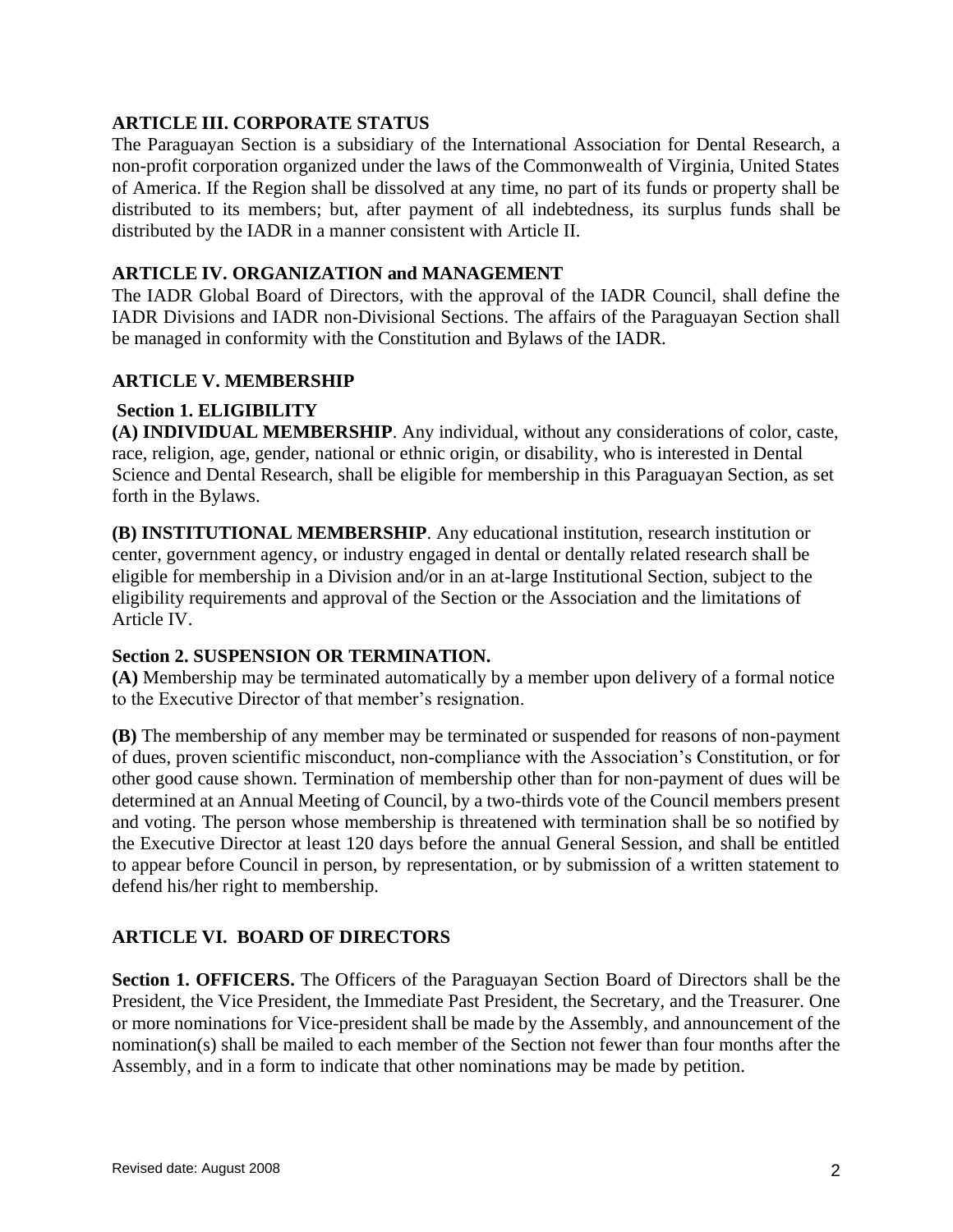**Section 2. QUALIFICATIONS.** All members of the Paraguayan Section Board of Directors shall also be IADR members in good standing.

### **ARTICLE VII. FINANCES**

**Section 1. EXPENDITURES.** Funds of the Paraguayan Section may be expended only on general or specific authorization of the Board of Directors.

**Section 2. ACCOUNTS.** All accounts and assets of the Paraguayan Section shall be audited annually by an appropriately qualified and independent individual. The Treasurer will have responsibility for maintaining the Division's funds.

**Section 3. REPORTS.** The Paraguayan Section, through the Treasurer, shall report annually to the member's assembly

### **ARTICLE VIII. MEETINGS**

**Section 1. PARAGUAYAN DIVISION MEETINGS.** The Paraguayan Section shall normally meet for the exchange of scientific information with a frequency as described in the Bylaws. Separate Divisional or non-Divisional Section Meetings will not be held in the same year as a Regional Meeting.

### **ARTICLE IX. REPORTS**

The President of the Paraguayan Section shall prepare and disseminate an annual written report to the IADR Global Board of Directors and to the member of the Division.

### **ARTICLE X. QUORUM**

The quorum for the Paraguayan Section Board shall be as stated by the Bylaws.

# **ARTICLE XI. AMENDMENTS TO THE CONSTITUTION**

**Section 1: PROPOSED AMENDMENTS**. Amendments to the Constitution may be proposed by any member of the Paraguayan Section Board of Directors. Amendments must be received by the Paraguayan Section Secretary at least 90 days prior to the Meeting and must be distributed to all members of the Paraguayan Section Board of Directors at least 60 days prior to the meeting. Adoption of such amendments to the Constitution shall require a two-thirds majority of the members present and voting at the Paraguayan Section Board of Directors.

**Section 2: RATIFICATION**. Proposed amendments approved by the Paraguayan Section Board of Directors must be ratified by a two-thirds majority of member of the Section present at the annually Section Assembly.

**Section 3. APPROVAL BY IADR GLOBAL BOARD OF DIRECTORS.** The IADR Global Board of Directors must also approve the proposed amendment to ensure consistency with its own Constitution and Bylaws and fulfillment of its Mission. The Paraguayan Section Secretary must inform the IADR Executive Director within 30 days of passage of the proposed amendment. The Executive Director will add the proposed amendment to the agenda for the next meeting of the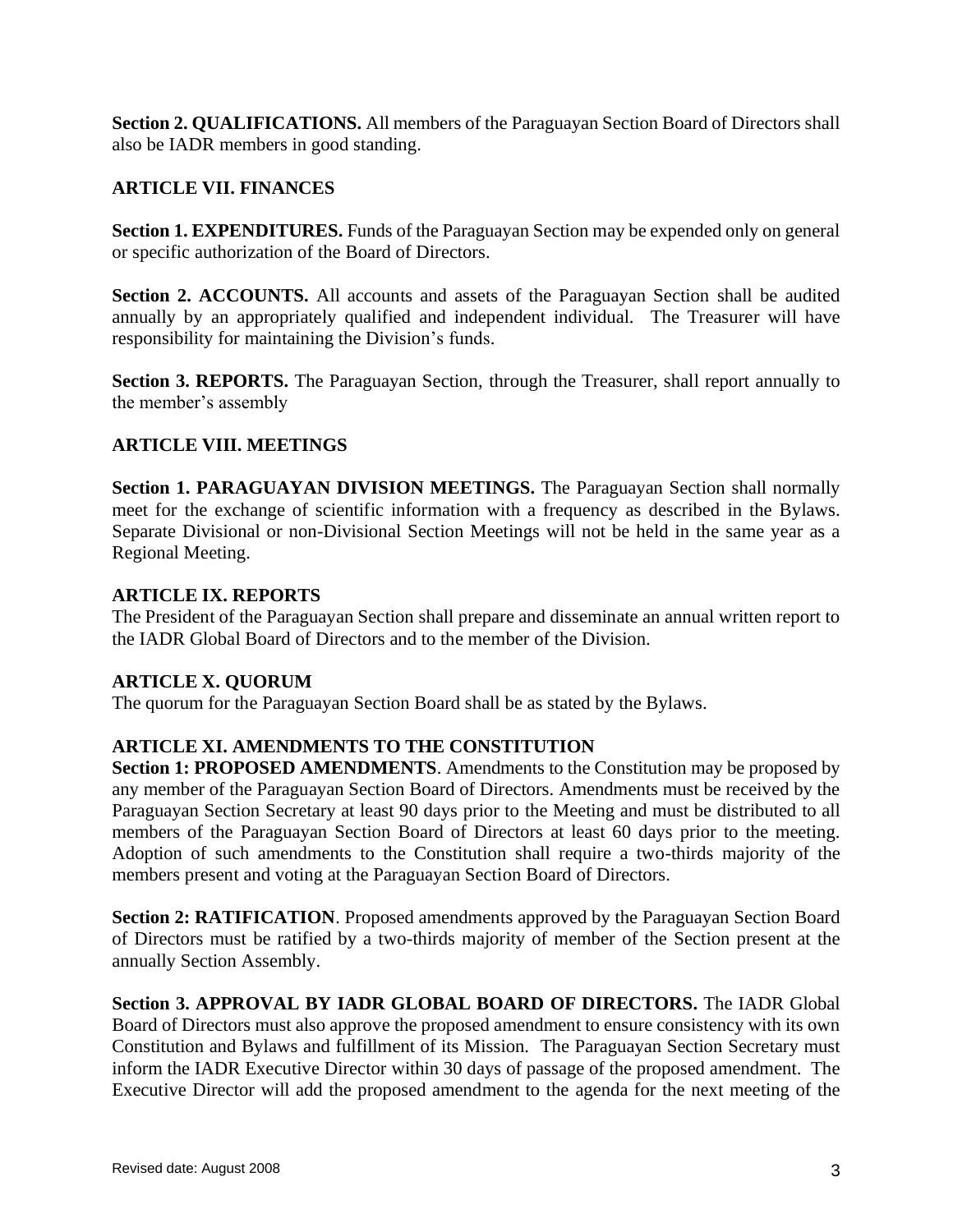IADR Global Board of Directors and will communicate in writing the Board's decision to the Paraguayan Section Secretary.

**Section 4. ADOPTION.** A proposed amendment, approved as described in each of Sections 1-3 of this Article, shall become a part of the Constitution at the close of the next Paraguayan Section Meeting.

# **ARTICLE XII. BYLAWS**

Bylaws and amendments to Bylaws may be proposed at any Paraguayan Section Board Meeting and may be adopted by a vote of two-thirds of the members present and voting. Bylaw amendments must also have the approval of the IADR Global Board of Directors. The Paraguayan Section Secretary must inform the IADR Executive Director within 30 days of passage of the proposed Bylaw amendment. The Executive Director will add the proposed Bylaw amendment to the agenda for the next meeting of the IADR Global Board of Directors and will communicate in writing the Board's decision to the Paraguayan Section Secretary. Bylaw amendments take immediate effect after IADR Global Board of Directors approval.

# **BYLAWS**

### *Adopted [Insert Date]*

### **SECTION A. MEMBERSHIP**

**1. MEMBERSHIP CATEGORIES**. Article VI, Section 1(A), of the Constitution shall be interpreted as follows:

**(A) MEMBER**: A person, who is conducting, has conducted, or who is interested in the furtherance of research in any branch of science or in fields related to dental science. Members shall have the full rights and privileges of membership and are eligible to vote and to hold office in the Association.

**(B) AFFILIATE MEMBER**: A person who is not involved in research but has an interest in keeping up with the latest research, e.g., a practicing dentist or a member of the general public. Affiliate members receive limited benefits.

**(C) STUDENT MEMBER:** A person who is a student currently enrolled in a recognized academic institution who does not hold an academic appointment and who is interested in dental research. Student members must become Members when eligible or be dropped from membership. Individuals may be classified at the Student level for no more than 8 years. The Student Member shall have all the rights and privileges of membership but shall have no vote.

**(D) RETIRED**: A person who has been a member of the Association in good standing for at least 25 years and no longer works on a full-time basis for remuneration. The Retired Member shall have all the rights and privileges of membership but shall receive the *Journal of Dental Research* only upon payment of the *Journal* subscription fee.

**(E) HONORARY MEMBERSHIP**: The Association and Divisions may elect as Honorary Members persons who are not members of the Association. Honorary Members shall normally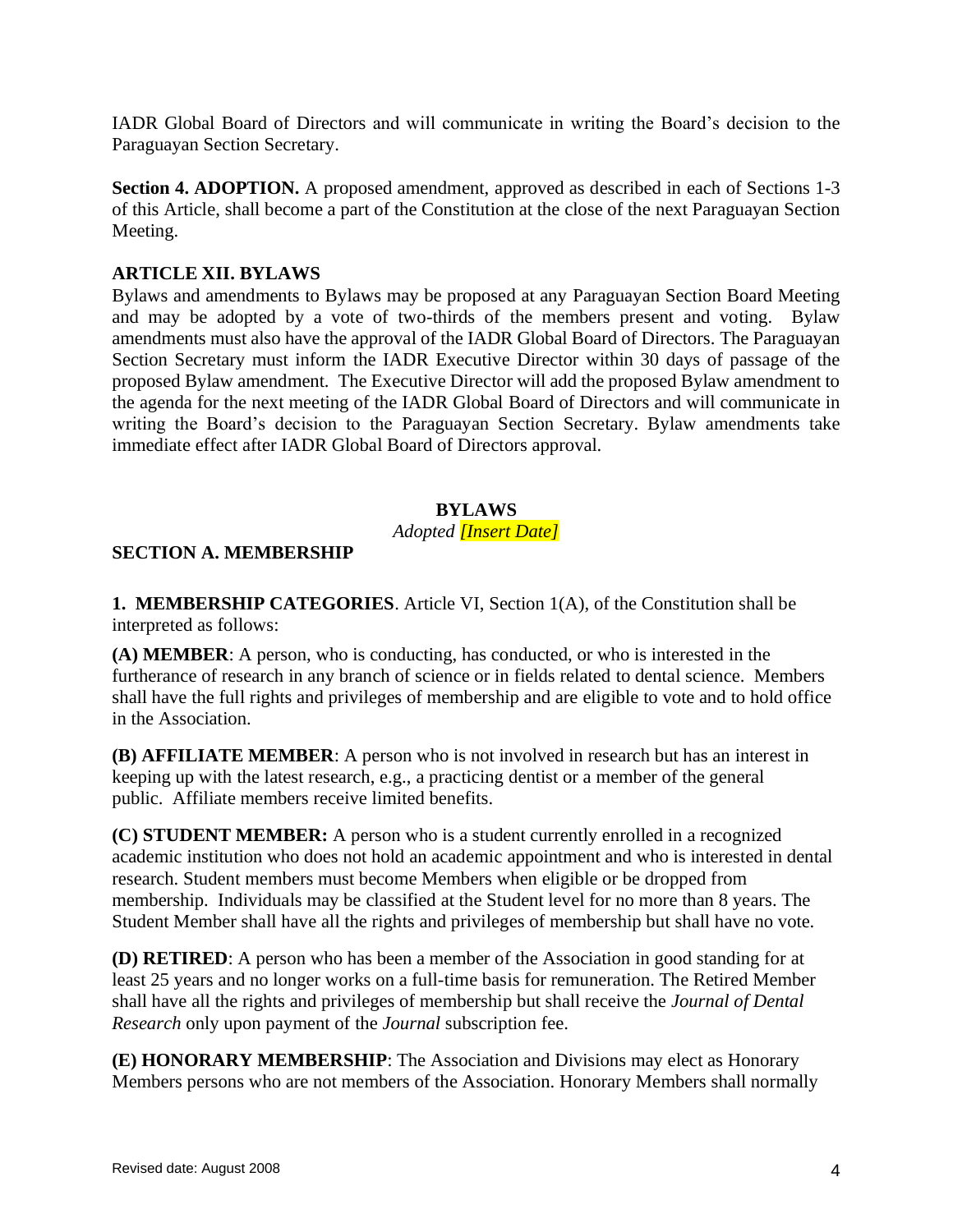be selected on the basis of the candidate's significant contribution to, or support of, dental research.

### **SECTION B. OFFICIALS**

#### **1. DUTIES.**

- **(a)** The duties of the Officers shall be those ordinarily associated with the official titles, and such other duties as the Paraguayan Section Board of Directors or IADR Global Board of Directors may assign.
- **(b)** In electing Officers of the Paraguayan Section Board of Directors as described in Article VI, the Presidents of the Section will take into consideration the membership to ensure diversity on the Paraguayan Section Board
- **(c)** In the event that an Officer vacates his/her office prior to completion of his/her term of office, the Paraguayan Section Board of Directors will make an *ad interim* appointment using the same criteria as described in Article VI.
- **(d)** The duties of the IADR Paraguayan Section Board Member will be to represent the interests of the Section on the IADR Global Board of Directors and, from time to time, to serve on those IADR committees as identified by the IADR President-elect.
- **(e)** The Treasurer shall maintain surveillance over the Paraguayan Section's finances. Upon completion of his/her term, the incumbent will become the Immediate Past Treasurer and will assist the incoming Treasurer as necessary for one year.

### **2. ELECTION OF OFFICERS.**

- **(a) VICE-PRESIDENT of the PARAGUAYAN SECTION BOARD OF DIRECTORS.** The Vice-president shall be elected from among the active members by ballot of the membership. The incumbent Vice-president shall be advanced automatically to the next higher office at the end of their then-current terms of office. The Secretary, the Treasurer, shall be appointed by the President
- **(b) TERM OF OFFICE.** The terms of the President and Vice-president shall be three Association years; for the Treasurer it shall be three Sectional years.

### **SECTION C. COMMITTEES**

Appointments to standing and *ad hoc* committees shall be made by the President.

### **SECTION D. MEETINGS**

**1. PARAGUAYAN SECTION MEETINGS.** The venue of each Paraguayan Section Meeting shall be proposed by the Paraguayan Section Board of Directors. The frequency of Sectional Meetings shall be no less than every year.